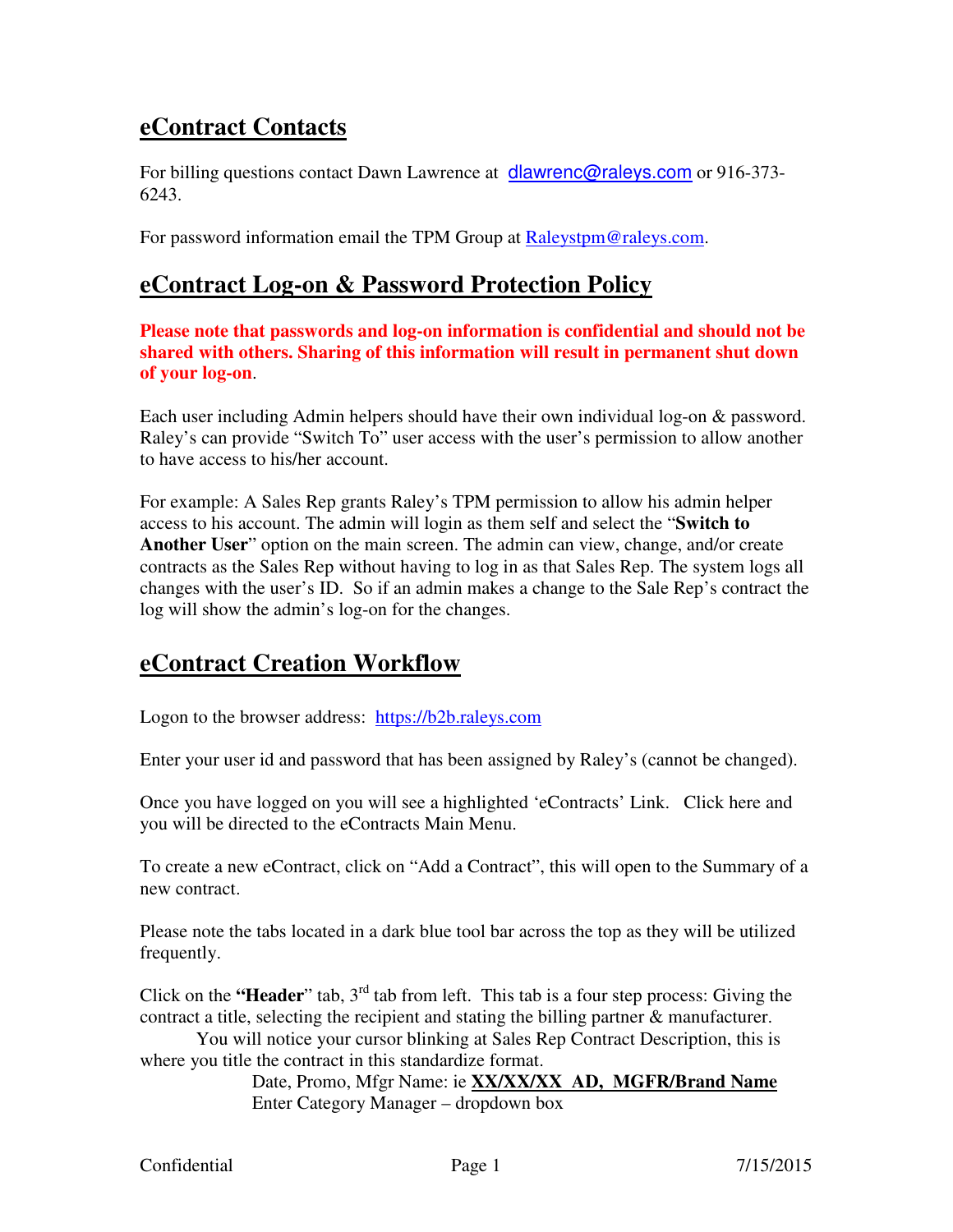Enter Customer Bill to & Manufacture using the dropdown box Comments field: Optional.

Then Click **"Update Contract Header**" this will save your information. You must save this page before you go to another tab.

Go back to the tool bar and click the **"Item Groups**" tab. This will take you to a page where you enter the 11 digit UPC (without dash xxxxxxxxxxxx) or the Raley's SKU for the items you want to promote. If items belong to a family (like item group) they will most likely be linked and one UPC entered will bring up all related items within the grouping.

You should have all items that you want to promote listed, there is not an option to save this page at this point. However, if you want to exclude an item in an item group, click on the Rep Excl Box, next to each item to be excluded, click on "Save Exclusions". On future tabs this will line out the item(s), but not delete from seeing them on the contract.

 Go back to the tool bar and click on the **"Promo/Deals**" tab. This page is where you provide information on Promotional Dates and Deals. There are 4 sections, 3 of which have a **"Save Data**" button which needs to be clicked on before proceeding to next section.

**Promo/Deals Comments Section**: This is another optional field to provide comments. If utilized, click on **"Save Data"** tab before going to next section to save information.

#### **Promotions Section**:

Options are TPR and Ad1. You may check one or both options depending on the promotional type that applies.

Click the box to left of TPR or Ad1, then enter a start and end date. Enter dates of promotions as xx/xx/xx.

Once you have the date, click **"Save Data**"

#### **Deals Section**:

Specify the deal type offered for the items to be promoted. Click on the **"Add Deals**" tab underlined in the center of the Deals row. This will take you to a page with the available Deal Types (these are explained at the bottom of this document as well as on the contract itself). Click on the desired **Deal Type**. This will open up a new page. Enter the start & end dates and the Assoc Promo from drop down box, everything else is defaulted. Click on the **Add** tab. This will take you back to **Promo/deals** page. If more than one deal type is to be offered (Scan and OI or Scan and Promo Fund) repeat the steps for Deal selection. This will add another deal column "Deal 2".

#### **Item & Dollar Amounts Section:**

Enter the deal amounts in the column labeled "Deal 1" as they relate to the deal type chosen above, scan, billback, off invoice etc… If multiple deals were selected, enter the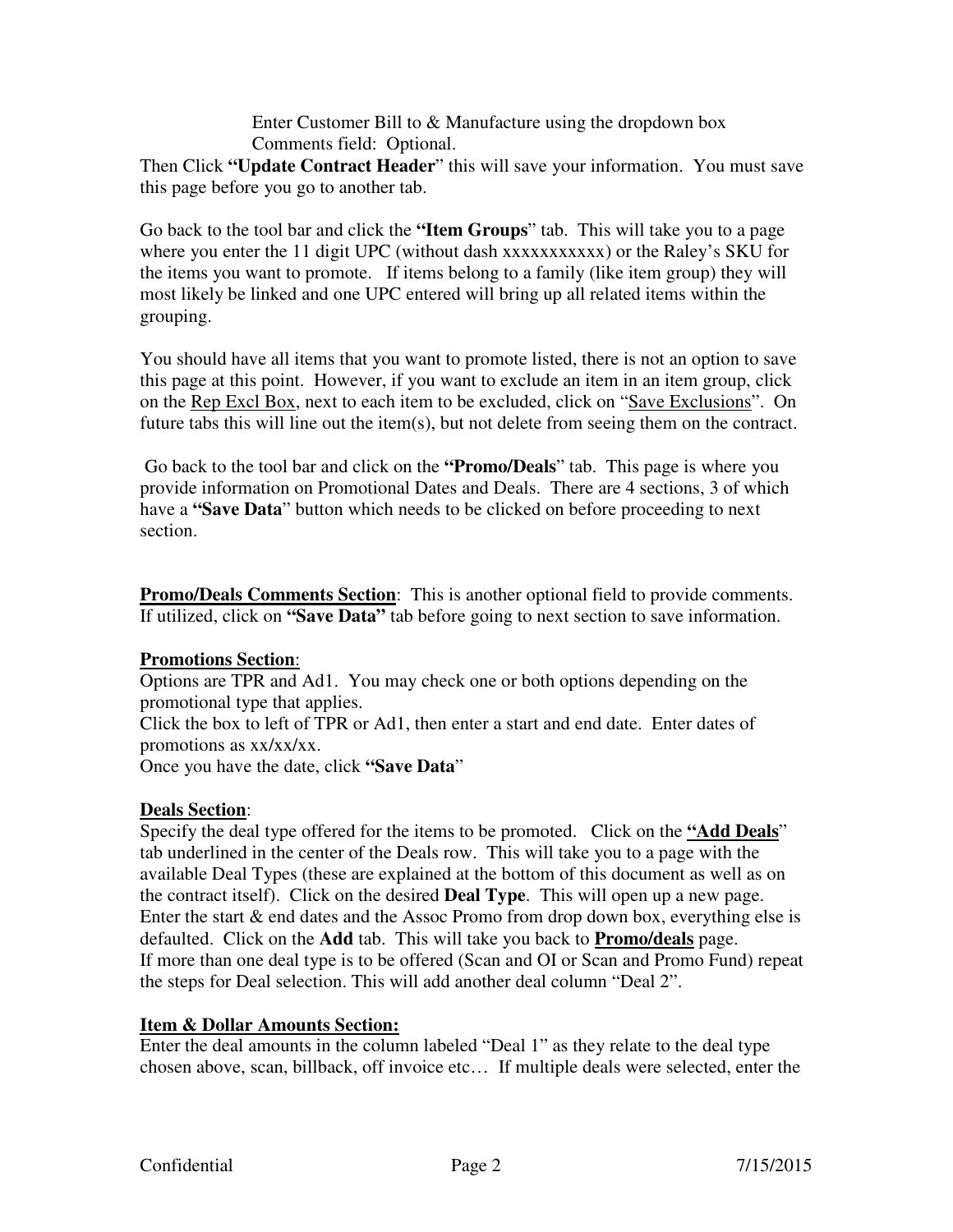appropriate deal amount under each deal selected. Once you have entered your deal amount(s), click **'Save Data**" This will save & calculate the new unit cost. **DO NOT enter any information the Future Cost column**.

You have now completed the contract. Click on "Summary" tab,  $2<sup>nd</sup>$  from left. Review your information and if it meets your approval click on **"Submit**" button in the upper right corner. You will be sent to "Terms & Conditions", click on "**Accept"** and the contract will be submitted to the merchant.

If you want a copy, click on the **'Get PDF**" button in upper Left corner just under the tabs. You can save or print a copy. However, the contract is auto saved in the eContracts program and can be recalled at anytime.

## **Tips to create New Item Placement eContract.**

Logon to the browser address: https://b2b.raleys.com

Enter your user id and password that has been assigned by Raley's (cannot be changed).

Once you have logged on you will see a highlighted 'eContracts' Link. Click here and you will be directed to the eContracts Main Menu.

To create a new eContract, click on "Add a Contract", this will open to the Summary of a new contract.

Please note the tabs located in a dark blue tool bar across the top as they will be utilized frequently.

Click on the **"Header**" tab,  $3<sup>rd</sup>$  tab from left. This tab is a four step process: Giving the contract a title, selecting the recipient and stating the billing partner & manufacturer.

 You will notice your cursor blinking at Sales Rep Contract Description, this is where you title the contract in this standardize format.

 Date, Promo, Mfgr Name: ie **XX/XX/XX AD, MGFR/Brand Name** Enter Category Manager – dropdown box

 Enter Customer Bill to & Manufacture using the dropdown box Comments field: Optional.

Then Click **"Update Contract Header**" this will save your information. You must save this page before you go to another tab.

This is where the process changes from creating a regular eContract.

Click on the **"Promo & Deals"** tab and scroll down to the "**Deals Section"**: Locate the "Add Deals" phrase underlined in the center of the row and click here. This will take you to a page with the Deal Types available (these are explained on the Left) Click on the "**New Item"** deal type. This will open up a new page to enter the "**Start"** & "**End"**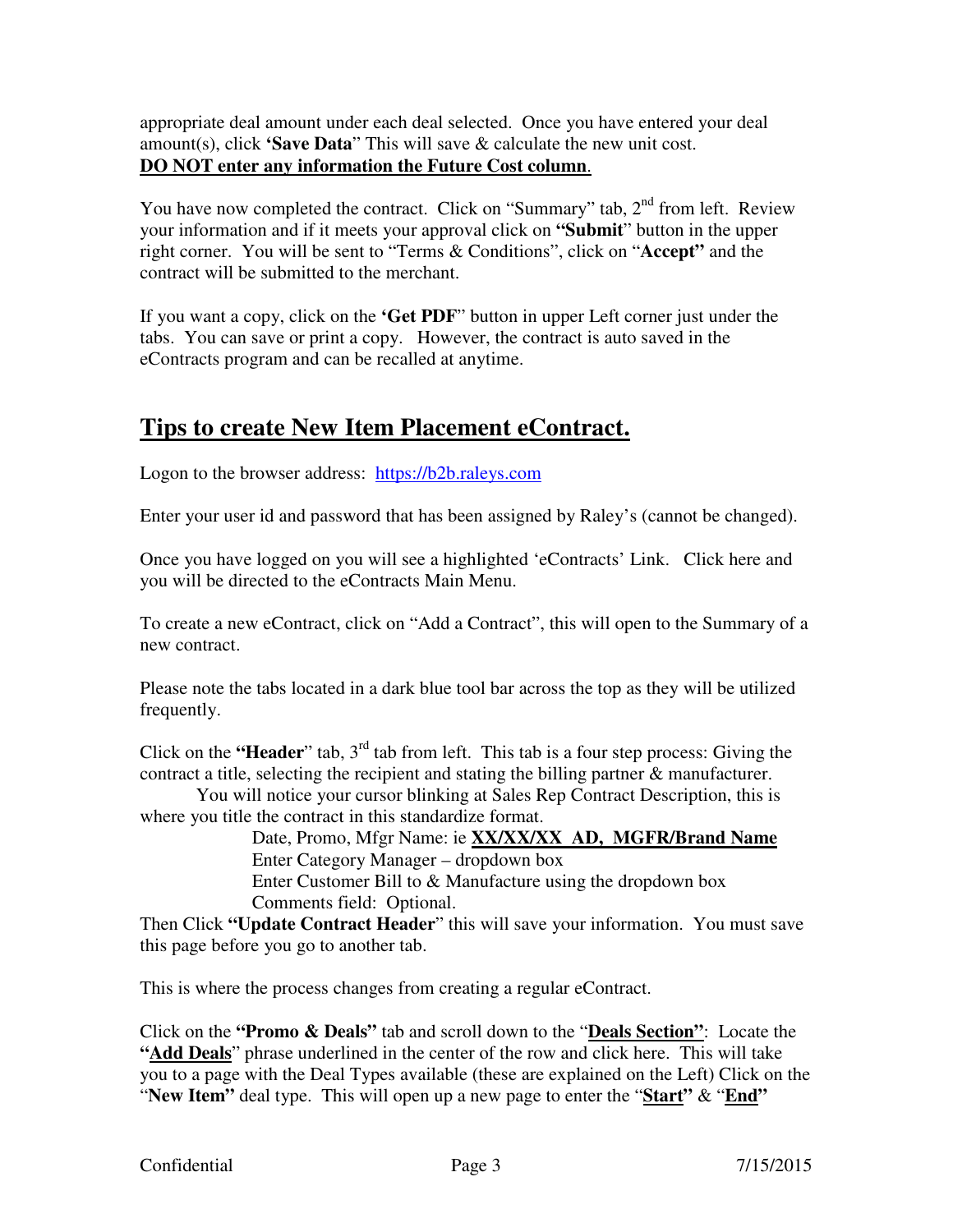dates. A general rule is to enter the approximate dates the product will be set at the stores, a one month time frame is adequate  $(1/1/11 - 1/31/11)$  everything else is defaulted. Click on the **Add** button. This will take you back to "**Promo/deals"** page. There is no **"Save Data"** button for this section.

Click on the **"Item Groups**" tab. This will take you a page where you enter the 11digit UPC for the New Item. This page will look slightly different with UPC sample on top. There will be a box for 6-digit MFR Code (x-xxxxx) and a box for the 5 digit item (xxxxx). Click the "**Add"** button. Repeat this process for each sku that you have New Item Placement funding for.

If the item has been previously set up in our database item information will be displayed on the screen. However, if the item is new and not yet added to our Database you will get the GTIN, and "Unknown" in most boxes.

Click on **Highlighted GTIN**, this will open up a new page in which the following information needs to completed for each item. Item Description, Suggested Retail, (if not known, use MSRP), Case Pack, Case Cost (w/o upcharge is fine), Individual item size ie, 12 oz, 6 pk, etc. Click **Update item Proposal** button. This will take you back to the Item Groups Page. Again, you will need to repeat this process for each GTIN. All fields must be completed or an error message will appear when you attempted to submit the contract.

Click on the **"Promo/Deals**" tab in center of tool bar and scroll down to the **Item & Dollar Amounts Section:**

Enter the deal amounts as it relates the New Item Placement. The Merchant should have provided you with the information needed for new item placement fees (\$'s per item and store). Enter the new item placement fee in the Deal 1 Lump Sum field. Once you have entered all lump sum amounts click **"Save Data**". This will save the information. **DO NOT enter any information the Future Cost column**.

You have now completed the contract, click on "**Summary Tab**", 2<sup>nd</sup> from left to review your contract before sumbission. If all fields are correct click on **"Submit**" Tab on upper right corner. You will be sent to Terms & Conditions, click on **Accept** and contract will be submitted to the merchant.

If you want a copy, Click on **'Get PDF**" button in upper left corner just under the tabs. You can save or print a copy. However, the contract is auto saved on this econtracts program.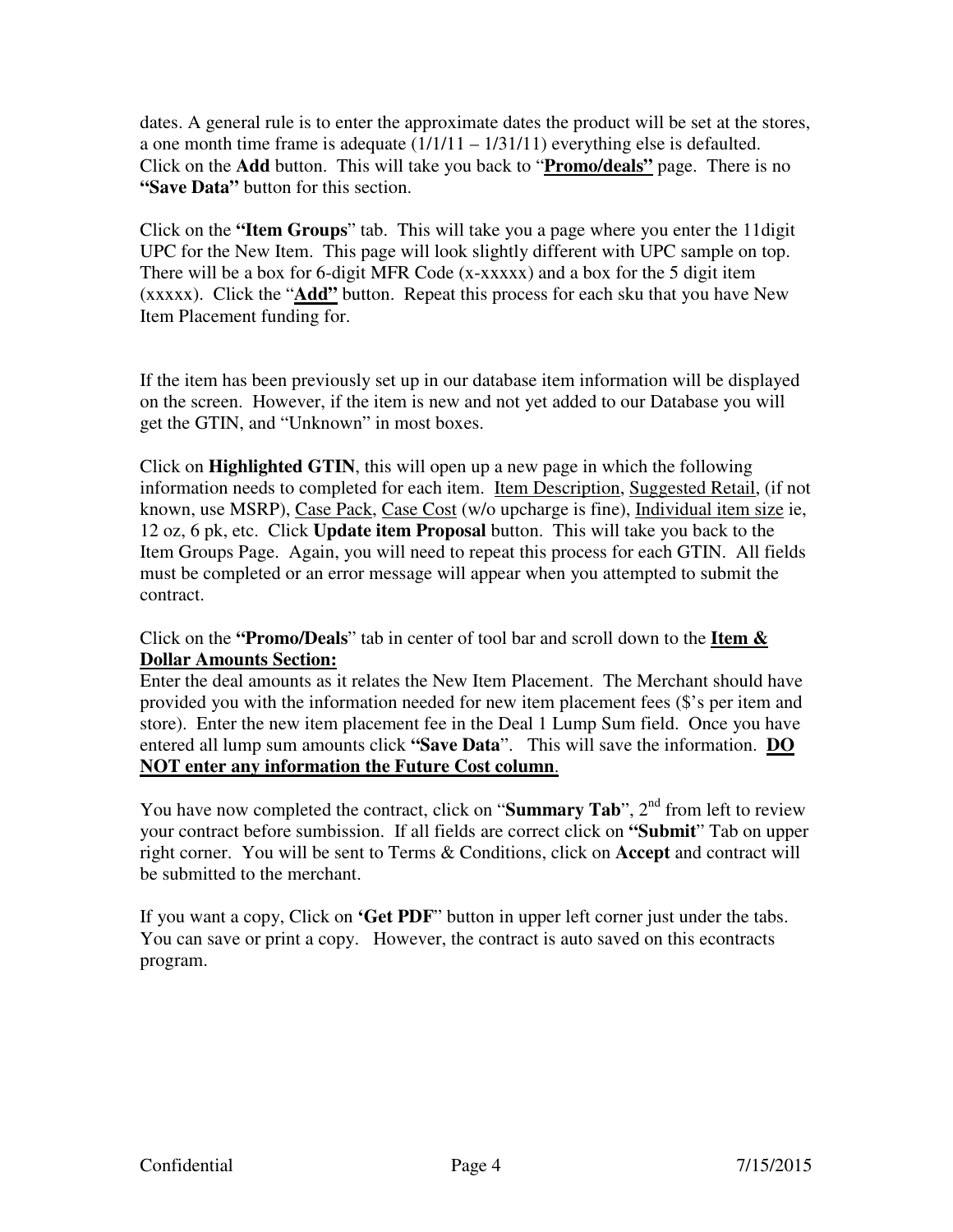# **Deal Types and Definitions**

| <b>Deal</b><br><b>Type</b> | <b>Deal Description</b>                                                                                                                                                                                                                                              |
|----------------------------|----------------------------------------------------------------------------------------------------------------------------------------------------------------------------------------------------------------------------------------------------------------------|
| <b>Billback</b>            | Billback should be used when the deal is based on the quantity of cases purchased by<br>Raley's over a specified date range.<br>Billback will be billed upon completion of the deal date range and the gathering of the                                              |
|                            | necessary data.                                                                                                                                                                                                                                                      |
| <b>Scan</b><br>Rebate      | Scan Rebate should be used when the deal is based on store sales movement over a<br>specified date range. The amount is always expressed as 'Per Unit'.<br>Scan Rebate will be billed upon completion of the deal date range and the gathering of                    |
|                            | the necessary data.                                                                                                                                                                                                                                                  |
| <b>Off</b><br>Invoice      | Off Invoice should be used when the amount of the allowance for merchandise is<br>deducted from the Invoice prior to payment being issued.                                                                                                                           |
| <b>EPA</b>                 | EPA should be used when the amount of the allowance for merchandise is deducted<br>from the Invoice prior to payment being issued.                                                                                                                                   |
| Q Deal                     | Q Deal is a deal that is passed through as an Off Invoice via SSI.                                                                                                                                                                                                   |
| DC<br><b>Billback</b>      | DC Billback should be used when the deal is based on the quantity shipped to a Raley's<br>Distribution Center over a specified date range and the total dollar amount is to be<br>taken off the payment of the invoice.                                              |
| <b>New</b><br>Item         | New Item should be used when funding is provided for a new product to be carried in<br>our stores.                                                                                                                                                                   |
|                            | New Item is billed upon the finalizing of the contract and the start of the deal.                                                                                                                                                                                    |
| Promo<br><b>Fund</b>       | Promo Fund should be used when the purpose of the funding is specifically for<br>promotion of a product.<br>Promo Fund is billed upon the finalizing of the contract and the start of the deal.                                                                      |
| <b>Misc</b><br><b>Fund</b> | Misc Fund is a Lump Sum deal, and the total dollar amount should be identified.<br>Misc Fund is billed upon the finalizing of the contract and the start of the deal.                                                                                                |
| Rebate                     | Rebate should be used when a lump sum amount is used as an incentive or to offset<br>other expenses, however the funding is not necessarily directly tied to an Ad or price.<br>Rebate is billed upon the finalizing of the contract and the completion of the deal. |
| <b>Accrual</b>             | Accrual should be used when the deal is based on the quantity of cases purchased by<br>Raley's over a specified date range.                                                                                                                                          |
|                            | Accrual allows minimum movement requirements to be defined, provided there are<br>Items on the contract.                                                                                                                                                             |
|                            | Accrual does NOT allow Promotions to be on the same contract.                                                                                                                                                                                                        |
|                            | Accrual does NOT allow other billable deals to be on the same contract.<br>Accrual will be billed upon completion of the deal date range and the gathering of the<br>necessary data.                                                                                 |
| CM<br>Promo                | Consumer Marketing (CM) Promotion: A targeted promotion encouraging consumers<br>to purchase multiple items based on specific requirements during a specified time<br>frame. Such as Buy 2 get \$2 off or a BOGO. This is not a simple reduced retail                |